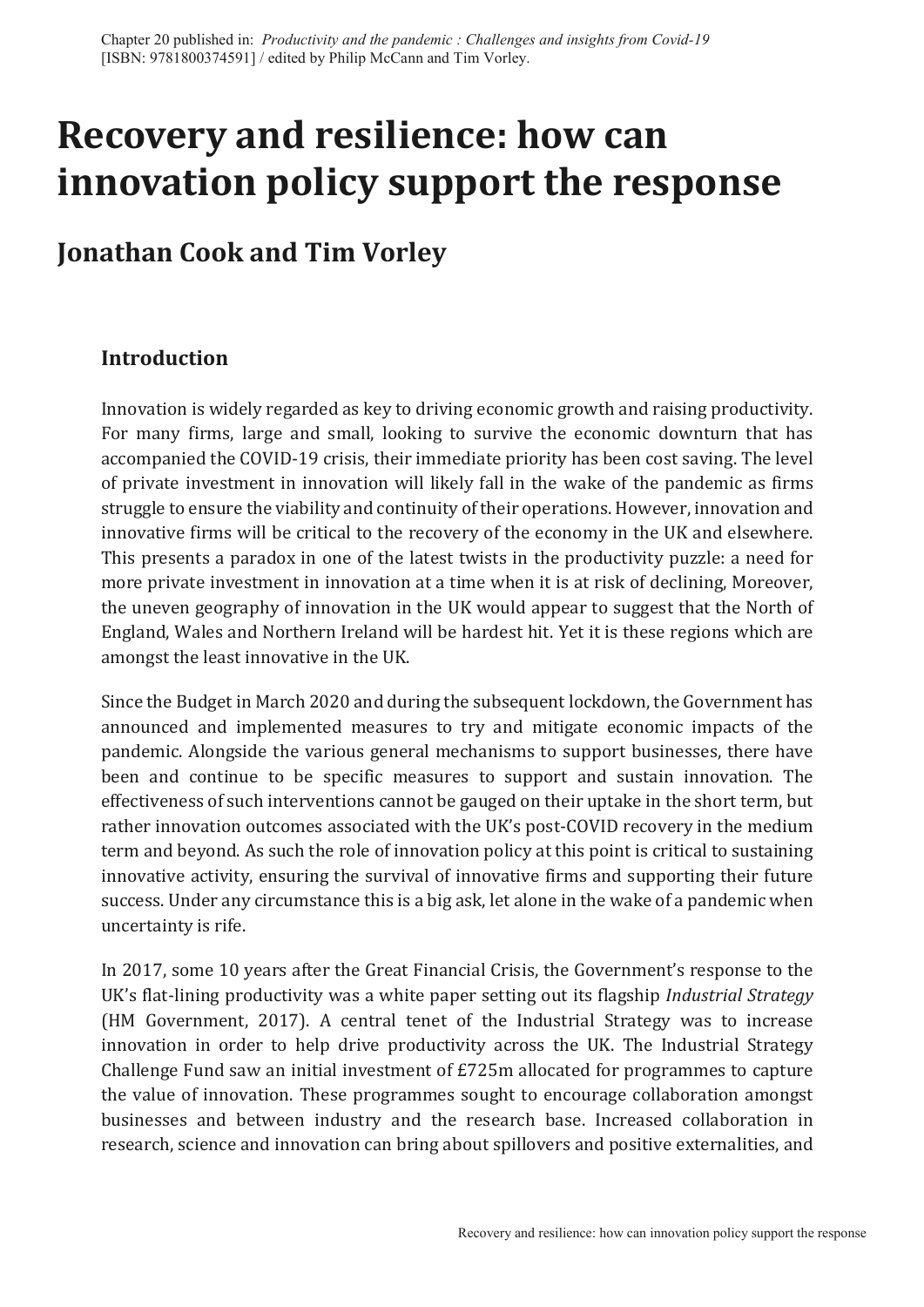is seen as key to addressing societal challenges, including the grand challenges (AI and Data, Ageing Society, Clean Growth, and the Future of Mobility).

A core objective set by the Industrial Strategy was to raise spending on R&D to reach the OECD average of 2.4% of GDP by 2027. This will require increased public investment, and as well as commitments in the Industrial Strategy there have been more recent announcements, including the intention to establish an Advanced Research Projects Agency (modelled on the defence version in the USA). It will also require leveraging more private investment, including into earlier stage R&D that includes technologies that may be slower to market. As Bailey and Tomlinson (2017) suggest, the Industrial Strategy is about addressing market failures and enabling 'winners' to emerge rather than picking them. The crux of the Industrial Strategy is as much innovation policy as it is industrial policy, with the emphasis on the advent of new technologies, and with it enhancing and transforming innovation trajectories (Bailey et al., 2019). The recent R&D Roadmap sets a vision for the UK in terms of science and R&D and highlights the need to identify and address strengths and challenges in R&D so that innovation can play a critical role in the economic and social recovery from COVID-19 (HM Government, 2020).

An inherent challenge of innovation policy identified by Kitson (2019) is the tendency to emphasise the generation of innovations as opposed to the diffusion and adoption of innovations. It is noteworthy that the Industrial Strategy recognises the need to improve the diffusion and scaling of innovation (HM Government, 2017), as well as the pursuit and development of new technologies. While innovation can be considered a key driver of productivity, the importance of diffusion and scaling the use of innovations needs to be recognised as critical to future productivity growth. This is particularly the case among small and medium-sized enterprises (SMEs) so that they can access and use tools that can help them become more productive. Some actions are in place to support diffusion. The Government's 'Business Basics' fund is trialling and evidencing new approaches to sharing good practice, while local Growth Hubs bring public and private partners together to ensure local businesses have access to support and serve to promote technological adoption.

This chapter considers how COVID-19 may affect key drivers of innovation, and reflects on how the UK's policy frameworks could be adapted to aid the response to the crisis. There is of course uncertainty concerning how economic, societal, political and technological will evolve, and the discussion is based on what we know and anticipate at this point. In discussing innovation and the pandemic the chapter is structured in three sections, namely: 1) the adoption and diffusion of new technologies and new practices; 2) R&D investment and the role of collaboration; and 3) the mix and focus of policy.

# **Adoption and diffusion of new technologies and practices**

In response to the pandemic, businesses have been substantially occupied with issues around cash and survival, furloughing staff, accessing relevant government support, and when and how they may be able to reopen. Another short-term response that may have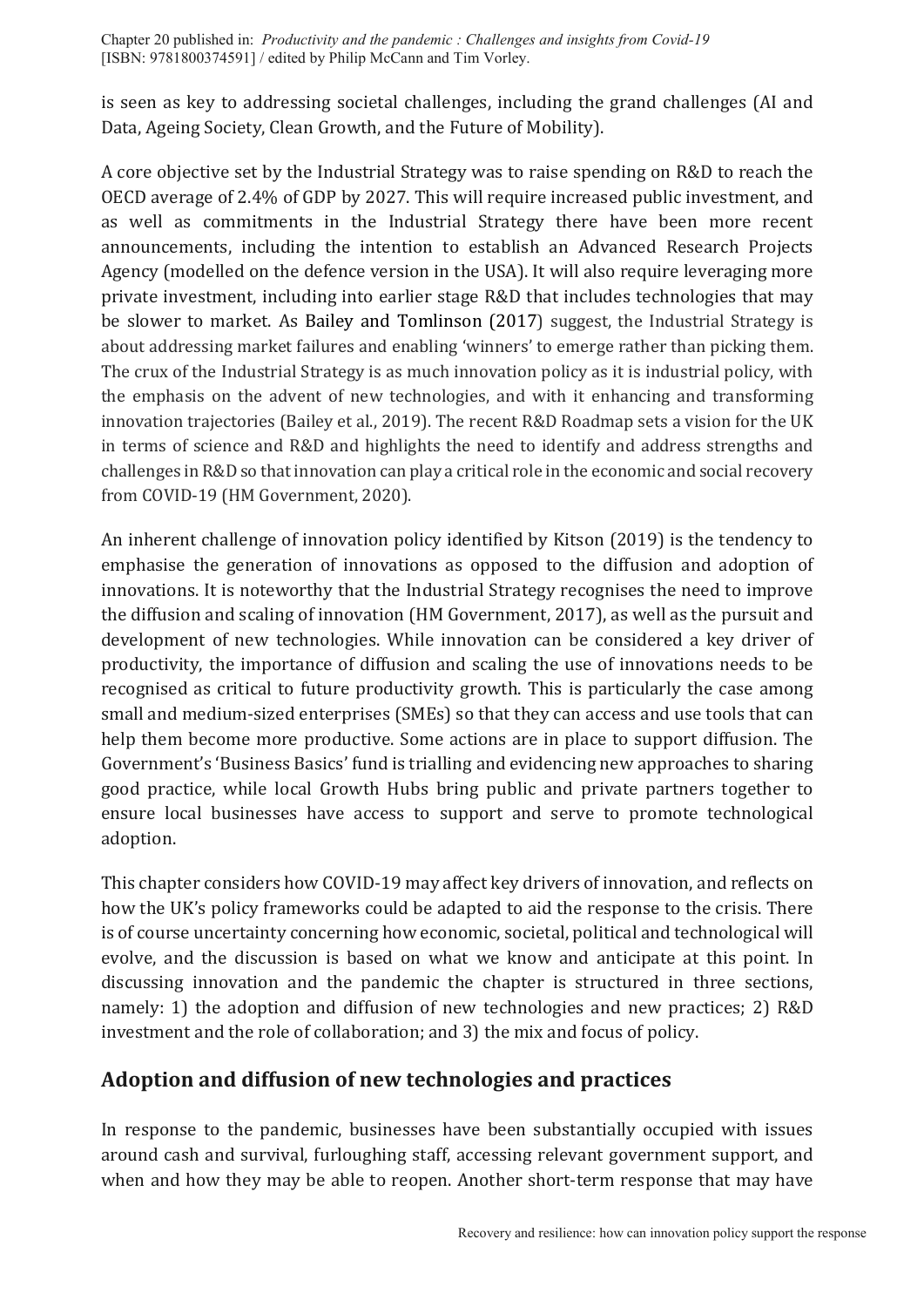longer-term implications for innovation is the adaptation of businesses. There are different aspects to this, and two that have been apparent in responses to the crisis are the related areas of: adopting new working practices, which have included the use of technology; and product, service and/or business model innovation, again in some cases facilitated by technology.

Driven by necessity, many firms have responded to the pandemic through changes in their working practices. For firms that have been able to do so, this has involved the use of remote working and teleconferencing. The British Chambers of Commerce Business Impact Tracker survey of 600 companies indicated that the majority of respondents had embraced the change in working practices, with 66 per cent of respondents using remote working and 50 per cent teleconferencing (Crapnell, 2020). FSB research showed that 30 per cent of small businesses had reported that they had altered their business practices to accommodate working from home (Rustamova, 2020).

A key enabler of this has been the use of digital technologies. Those already digitallyenabled were able to respond more quickly, whilst other firms have adopted new technologies. The FSB research indicated that 24 per cent of the small firms that they surveyed had increased or adopted new digital technologies such as online communications technologies to facilitate working from home (Rustamova, 2020). For the most part these are not 'advanced technologies' but are instead basic or general-purpose technologies that are used in more advanced ways to enable (remote) collaboration and connectivity. While enabling firms to maintain, if not improve their productivity, these technologies predominantly serve to perpetuate existing ways of working at a distance as opposed to invoking new ways of working per se. In addition, though much attention has been placed on these kinds of general purpose technologies, there has also been adoption of technology to change ways of working. For example, technology has altered working practices in some settings, such as the use of robots to carry out tasks to protect humans and enable social distancing, e.g. cleaning in common areas of buildings.

Increased confidence in using technology, driven initially by necessity, together with concerns over ensuring resilience of businesses in relation to finance, people, markets and operations, may contribute to longer-term changes in attitudes towards innovative practice and technology. This may in part be driven by employee expectations, for instance as more people expect to be able to work more flexibly in the future. Employers themselves may also see the business benefits, for instance in terms of recruitment, retention and staff well-being, and reduced needs for office space. These benefits may lead to productivity enhancements, which may also arise from the use of other technologies such as robots. A number of employers have already signalled longer-term or even permanent shifts towards more home-working, e.g. Mastercard, Google, Facebook and Twitter.

The crisis has also led to pivoting and business model changes as businesses have sought to respond to a need to serve their customers in different ways and through the development of new or adapted products/services. Again, technology has facilitated this, with firms as well as other organisations such as those in healthcare (for video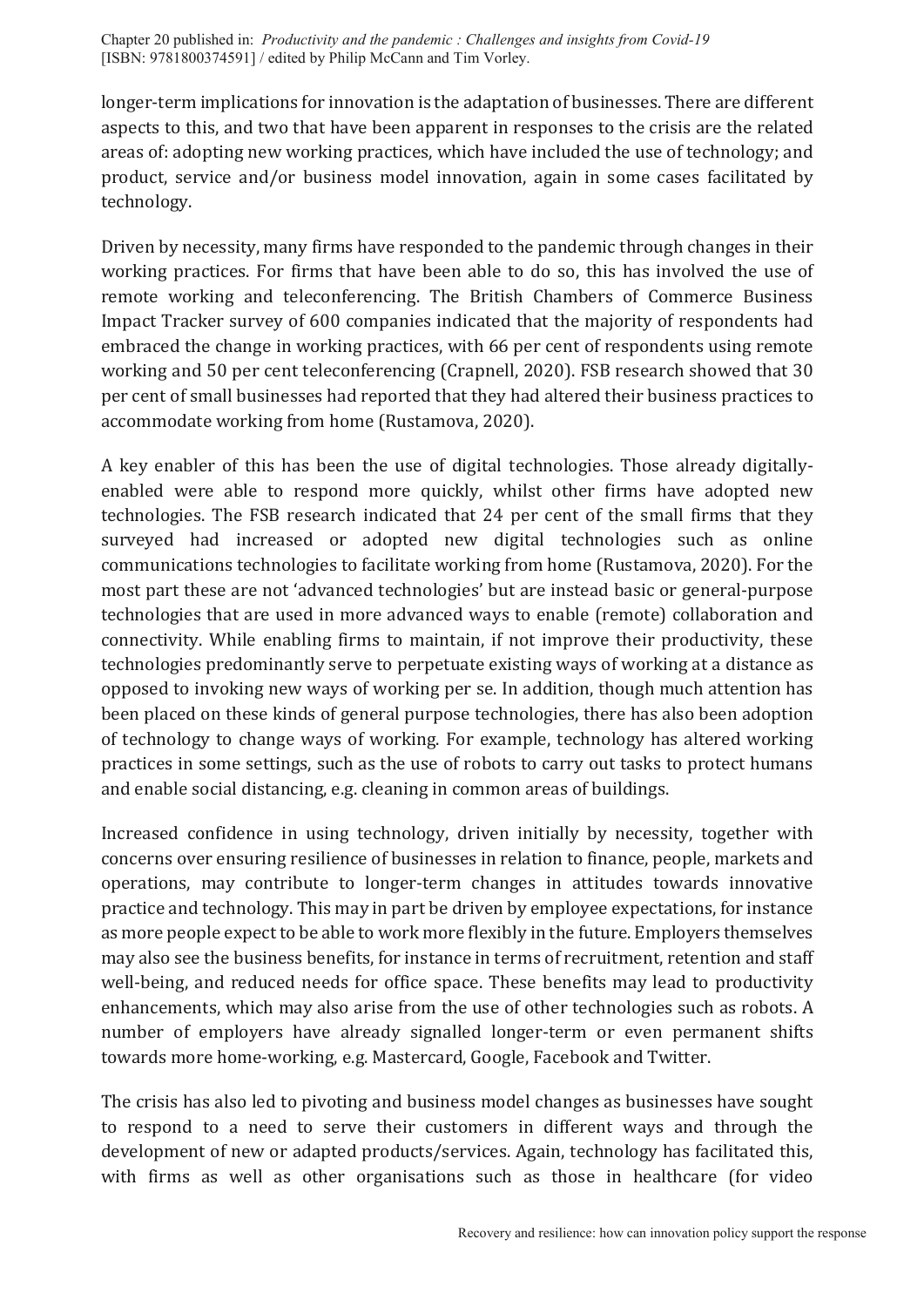appointments) and education (through online provision of learning) all using online channels. The digital capability of businesses has come to represent a key component of their resilience, both in terms of their own operations as well as the ability of firms to offer their products and services through alternative channels.

New drivers of markets create opportunities for innovators and entrepreneurs to develop new products and services, or new ways of delivering products and services. Isenberg and Schultz (2020) have identified a series of enduring drivers that could create new opportunities in the "coronomy", including in the medium-term. These drivers include remote interaction, the centrality of the home, and how goods are distributed; and this has created new or greater opportunities associated with collaboration platforms, telemedicine, remote learning, and the use of robotics and drones. There are some important overlaps in these enduring drivers and the opportunities that are associated with them, including the role of digital, assistive and other technologies and the potential to contribute to societal objectives through supporting resilience for businesses and people. These are discussed later in this chapter in relation to policy priorities and objectives.

The short-term responses described above are positive. Indeed, taking advantage of changes in attitudes towards technology use and working practices, and the long-term trends that could be stimulated, could support improvements in levels of performance on productivity. However, there are some significant challenges that need to be overcome. Previous evidence on the take up of technologies, including digital technologies and robotics, and on investment in capital has shown that the UK has performed relatively poorly compared to international comparators.

The *Made Smarter Review* highlighted the UK's relative weaknesses in the use of robots, with the UK having only 33 robots per 10,000 employed people compared to 93 for the US and 170 for Germany with the gap widening (Maier, 2017). The Review also noted the higher levels of investment in automation in countries such as Germany, and that Germany and Japan have higher numbers of robots per millions of hours worked by a factor of more than 10 than the UK (Maier, 2017). A report by McKinsey Global Institute found that the UK performs well on some of the more basic digital adoption issues such as internet access, basic digital skills and cloud computing. However, it performs poorly on more sophisticated aspects such as the integration of information systems across the value chain, business process transformations, enterprise digitisation and robotics (McKinsey Global Institute, 2018).

The barriers that are preventing higher levels of take-up of technologies amongst UK companies need to be addressed. Key barriers to adoption of digital technologies and robotics include risk aversion, skills shortages, finance, and the requirements for managerial and business model change (McKinsey Global Institute, 2018; Maier, 2017). Changing working practices will also require new skills and effective management and leadership if they are to be implemented effectively.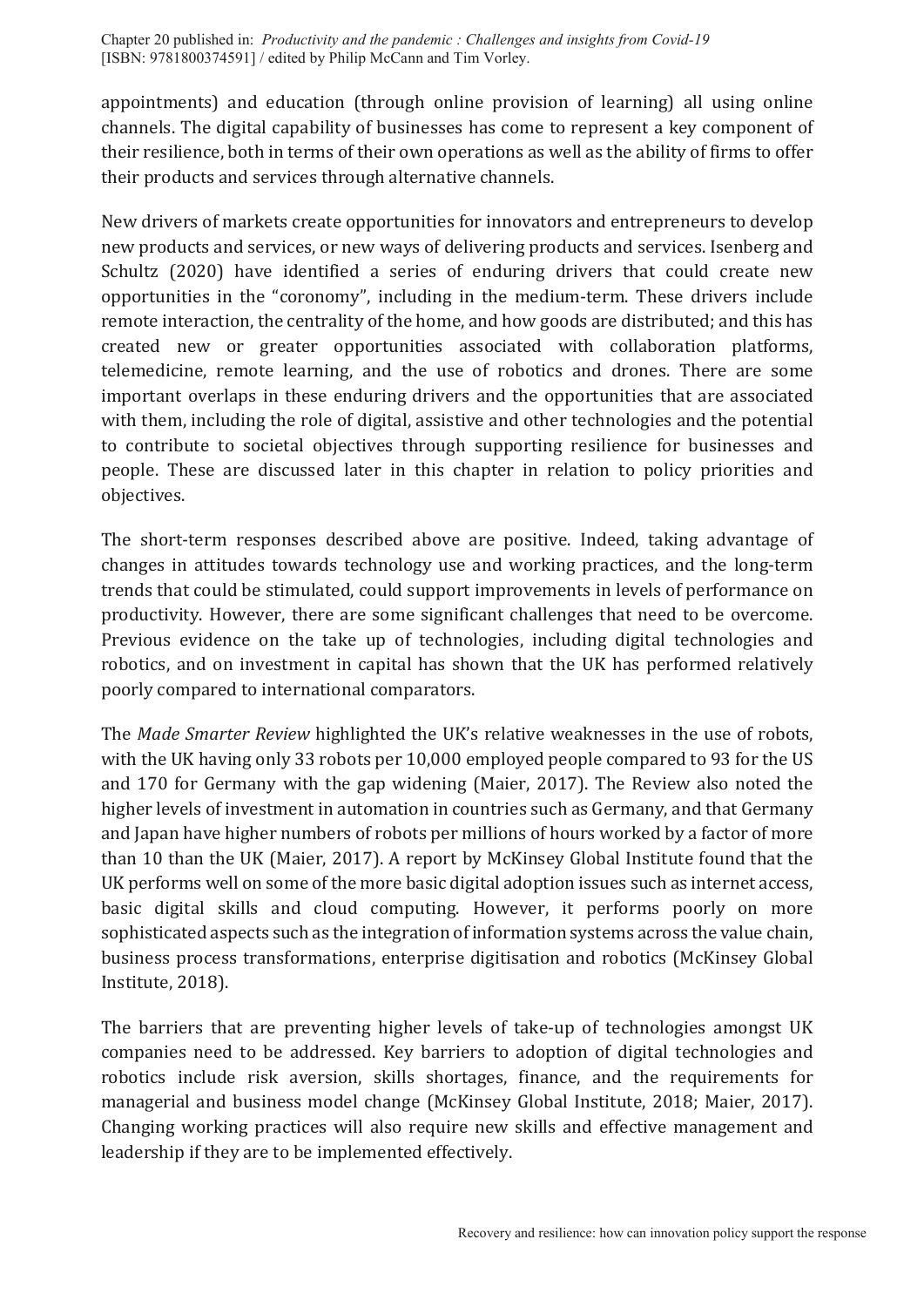These barriers and new requirements are potentially quite significant challenges. Whilst the appetite and interest in technology adoption, business model innovation and changes to working practices may have certainly increased as a result of the pandemic, skills, finance and managerial capacity will remain key barriers unless addressed. Skills, including leadership and management skills, were a key area recently flagged as being a risk to the UK economy over the next decade (Industrial Strategy Council, 2019).

In order for the UK to capitalise on this recent interest and the ongoing opportunities in relation to technology use, adoption of new working practices and business model innovation, there needs to be a change in the balance of policy intervention. Innovation policy in the UK has, in the last decade, been centralised (Cook et al., 2020) and focussed on frontier technology development. Whilst frontier technology development is needed, a key implication is that in supporting and accelerating the adoption of new technologies and practices, there needs to be more emphasis in innovation policy on diffusion.

#### **R&D investment, the 2.4% target and the role of collaboration**

Overall levels of R&D and innovation activity were adversely affected by the 2008 financial crisis (Roper, 2020). Within this, there was significant variation with the speed of recovery in R&D after the financial crisis varying geographically and sectorally. Following the Great Financial Crisis public sector R&D spending was more resilient than overall economic activity, although business investment was more adversely affected. Levels of business investment in R&D were uncertain, and the challenge facing smaller firms to sustain R&D spending was particularly acute. Lee et al. (2015) also highlighted the structural problem which restricts access to finance for innovative firms. There is a range of evidence indicating that R&D and innovation activity is procyclical, and that government-financed R&D has a modest countercyclical effect. This is not entirely surprising given the role of public funding to stimulate demand, and specifically around 'mission-oriented' innovation as is required to realise the objectives associated with the Industrial Strategy's Grand Challenges.

Prior to the pandemic, analysis found higher levels of R&D expenditure in the UK to boost GDP, employment and productivity outcomes albeit with a time lag (Pollitt et al., 2020). In the March 2020 budget, at the advent of the crisis in the UK, there were a number of measures to mitigate against the economic and social impacts of COVID-19. Subsequently the Government has further demonstrated its commitment to the target to invest 2.4% of GDP in R&D by 2027. Despite this reaffirmed commitment, the pandemic has disrupted and distracted from research and development in business as well as across universities and research institutes. There is a real concern that this disruption could lead to an innovation gap where innovative companies are unable to access funding and survive given the known challenges around cashflow. To help address the prospect of short-term failures, the UK government's Future Fund was set up to support innovative firms if government funding was matched by private investors.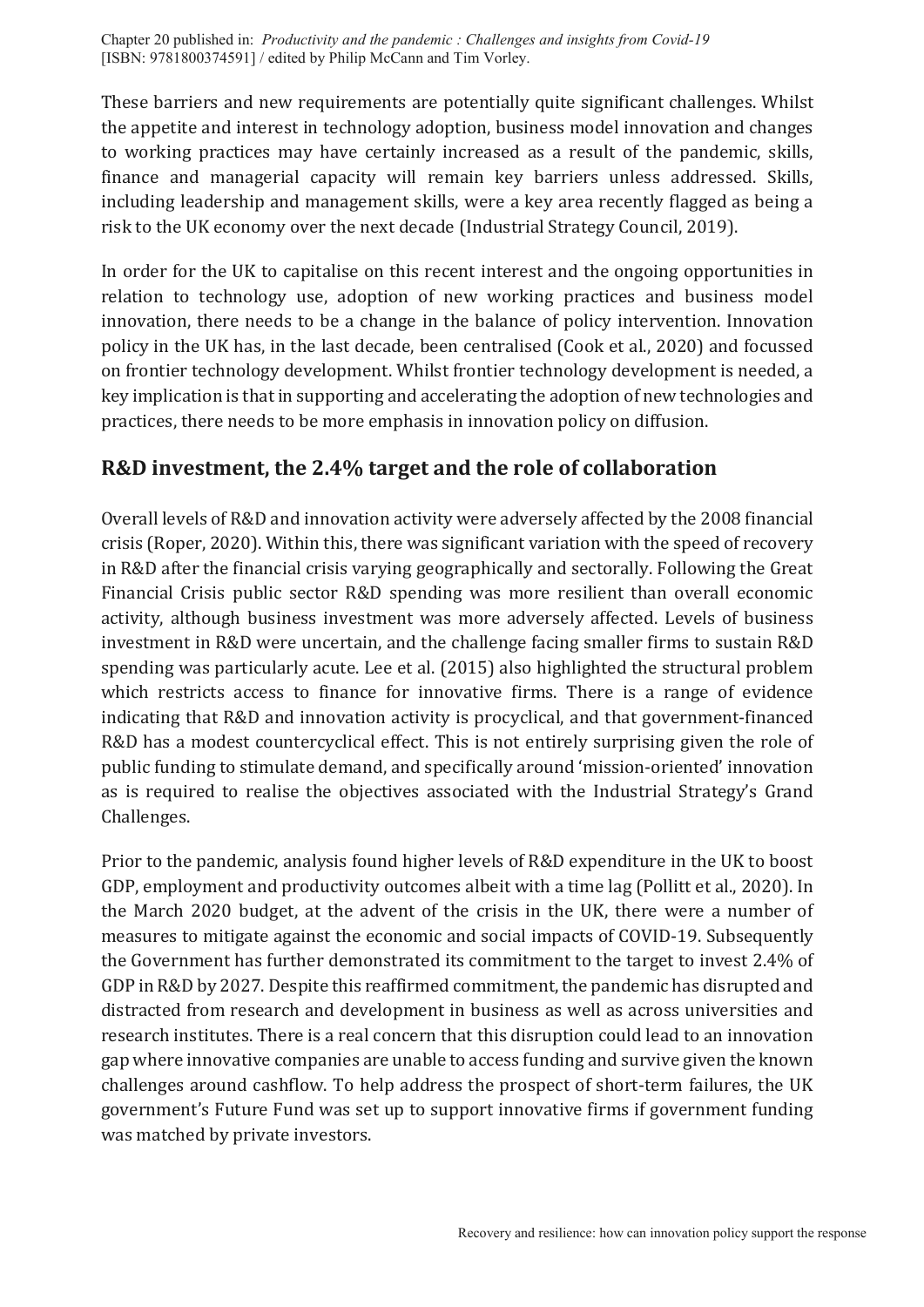It is unsurprising that private investment through equity into companies is beginning to be affected by COVID-19. Investors are becoming more cautious, and we have seen slowdown in deal flow and a reorientation of investment priorities and portfolios as firms adapt to a new economic reality. Clearly the volatility of external markets has impacted the willingness and ability of some investors to raise investment, and it is likely to be earlier stage companies and deep technology companies with longer and more uncertain routes to markets to be most affected. It is, however, the same so-called deep or frontier tech firms that could represent a key component of the 2.4% target (e.g. see SQW, 2020) and are most likely to drive the longer-term economic recovery. The challenge for innovation policy is ensuring the uncertainty caused by the COVID-19 pandemic does not see these future prospects go without the necessary investment and so undermine future growth potential.

Further to the importance of deep tech, which are highly concentrated in key centres (i.e. London and the Golden Triangle), there is a need to take a UK wide approach towards realising the 2.4% target. The 'Excellence Principle' both reinforces and is reinforced by the regional concentration of R&D investment, and is testament to how the advantages of agglomeration and specialisation are manifest in place (McCann and Ortega-Argiles, 2015). Such concentrations of economic activity and resources can see clusters of R&D activity become self-sustaining. However, there are few if any places outside of the Southeast in the UK that have been able to realise the benefits of agglomeration despite the growing focus on innovation districts and their equivalents.

Maximising the return on R&D spending is an important factor, but this does not need to be mutually exclusive with more equitable regional distribution of R&D spending. The CaSE (2020) report on the 'Power of Place' emphasises the need for investment to focus on existing centres of R&D excellence; although to maximise the return on investment the focus needs to be on the 'D' not just the 'R' that already exists. This demands a greater emphasis on translational research and commercialisation, as well as strengthening industrial R&D. This will not only contribute towards realising the 2.4% target, but see greater returns realised from R&D investments.

In the pursuit of innovation there are well recognised benefits of R&D collaborations (Belderbos et al., 2015), including increasing the value and productivity of R&D activities. In addition, collaborative R&D can serve to reduce the financial risk to partners, which is important given that innovation projects facing financial barriers are more likely to fail or be abandoned (Mohnen et al., 2008). These benefits were demonstrated by the collaborative response of many organisations in the midst of the pandemic to the Ventilator Challenge, which saw manufacturers and medical device companies design new ventilators from scratch.

The challenge for innovation policy is to see the possibilities demonstrated in response to the crisis incorporated more into business as usual. It acknowledged that granting higher subsidies to collaborating firms has previously served to stimulate further R&D spending (Bianchi et al, 2019). While there is likely to be increased demands for public sector funding for innovation, it is imperative that this is not for sustaining existing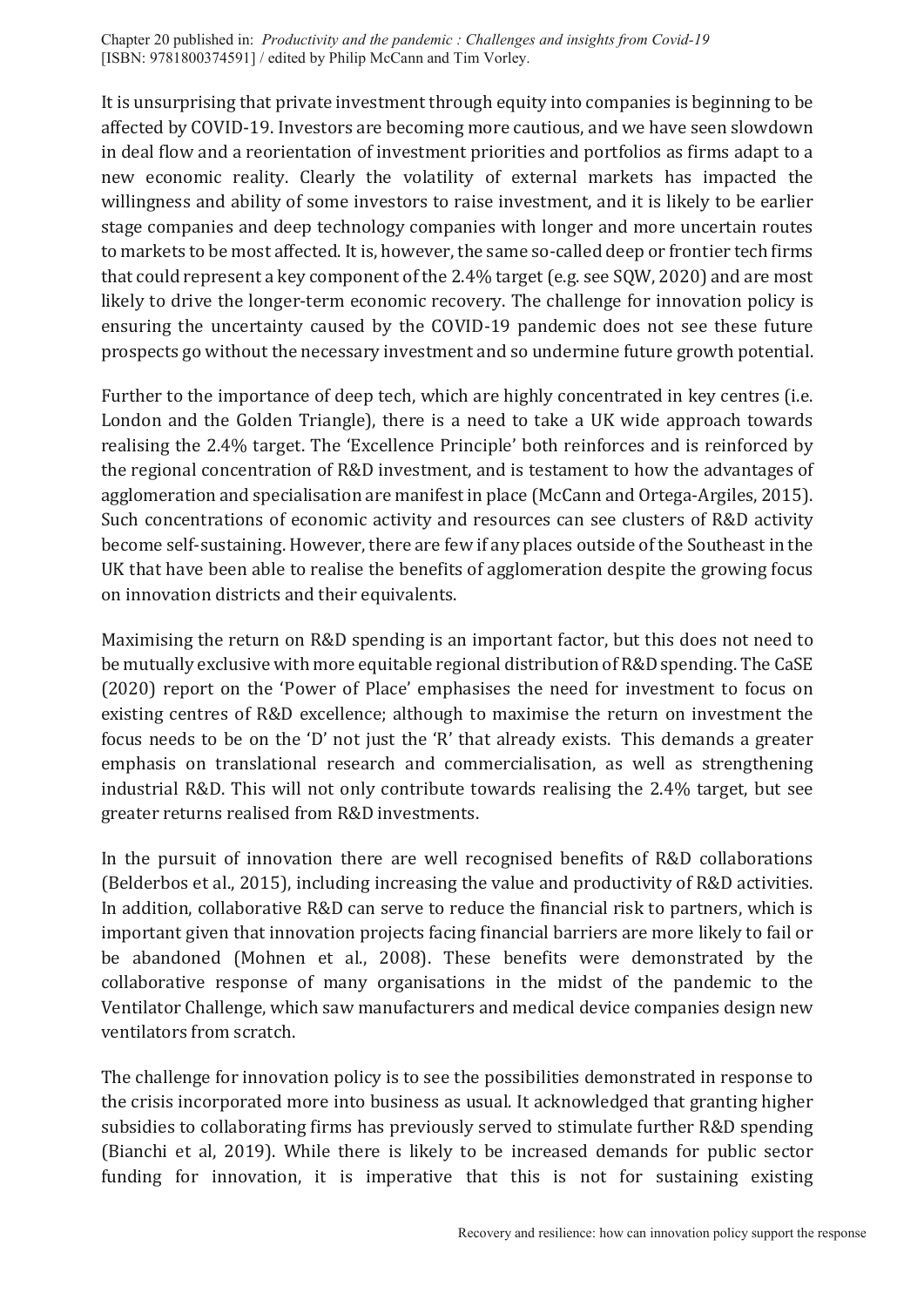(collaborative) innovation projects, but to support new opportunities for recovery and growth. Such funding may well reflect different objectives and priorities compared to pre-COVID funding and present an opportunity to recalibrate. Policy should also maintain a focus on non-financial support, which is critical to help innovative businesses access the advice required to enable them to reposition, grow and scale.

# **Policy mix and priorities**

In itself the pandemic does not necessitate a major shift in innovation policy. That said, COVID-19 represents a juncture at which to review the objectives of innovation policy and to reflect as to whether the focus and balance needs to change. The pandemic has brought the economic and societal objectives of innovation policy into focus. As a health crisis, the pandemic has highlighted the varying degrees of vulnerability of different groups in society. It has reminded us that health is a public good, and that the lack of adequate infrastructure for healthcare can bring about huge economic and social costs (Lucchese and Pianta, 2020).

A further dimension brought into focus is the environment. The environmental benefits of the pandemic through the lockdown imposed on much of the world's population have been visible. Environmental pollution has reduced by up to 30% (Muhammad et al., 2020), with potential knock-on effects on air quality, health and quality of life. This has given an insight into what a possible future might look like where climate change is more effectively addressed.

COVID-19 has also shown how interdependent global supply chains are, and the risks associated with this. Going forward, companies are likely to want to operate supply chains with more geographic sources and options to enhance their resilience. This will be a tradeoff for companies between short term profit maximisation and longer-term risk reduction (Wilson, 2020). There are also potential societal benefits if there is greater security of supply of key goods such as food and medicines.

Therefore, the pandemic provides an opportunity for society to rethink the balance of its objectives between, for instance, growth and prosperity, health and well-being, societal resilience, and the environment. The role of government will need to be substantive in financing, through taxation and deficit spending, a range of activities including health, education, research, social assistance, the environment and economic development. Innovation policy is key to this, and R&D budgets are required to target issues such as heath systems, vaccine development and global challenges like climate change (te Velde, 2020).

The role of innovation in delivering objectives beyond growth and prosperity is not new. Whilst economic growth and productivity are often seen as the core focus, with three of Innovate UK's five objectives focused on business, industry growth and commercial impacts (Innovate UK, 2019), there has been an increasing focus on wider economic and societal objectives. One of Innovate UK's objectives relates to delivering economic and societal impact, aligning with UK Research and Innovation's three pillars of economy,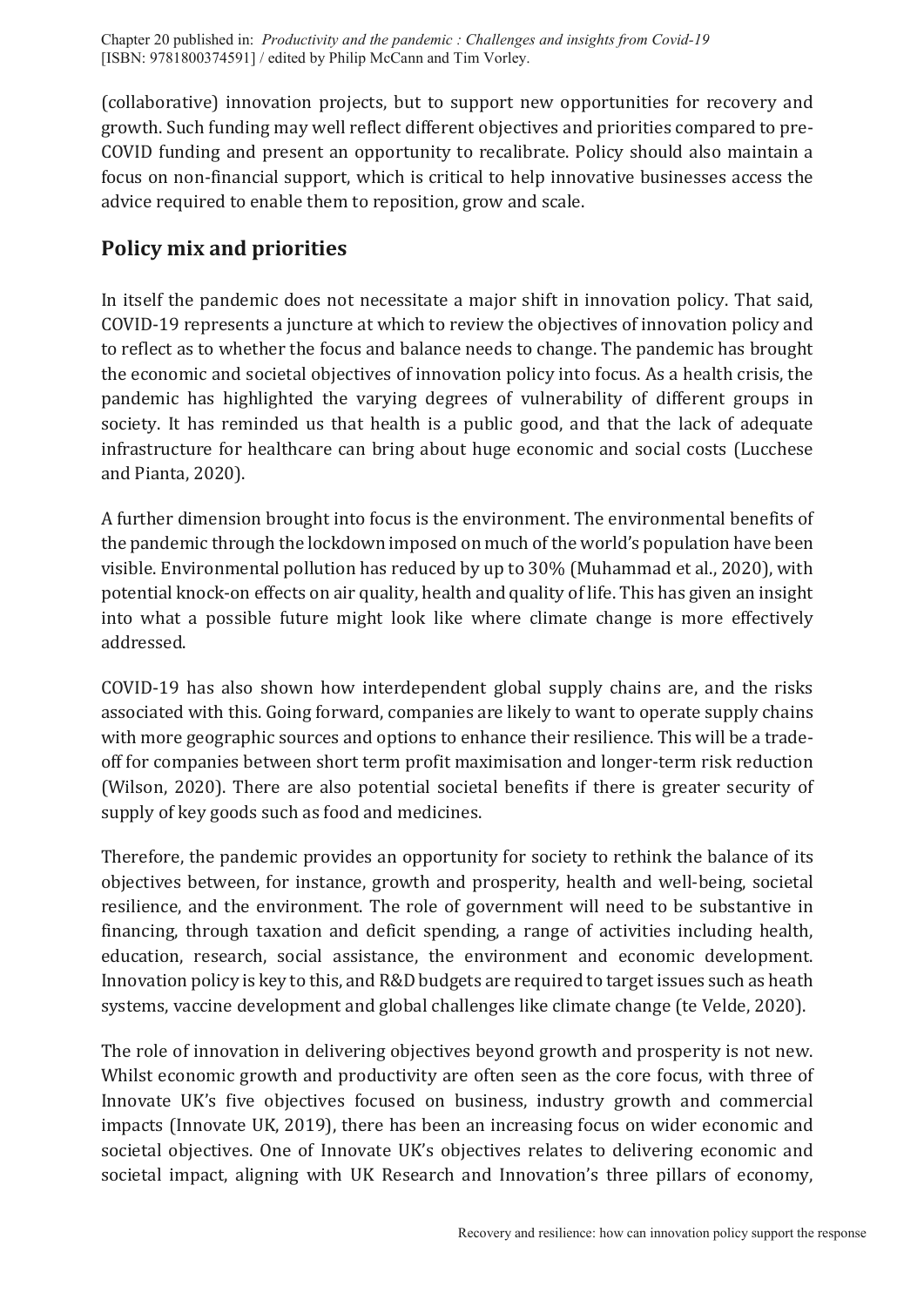society and knowledge. The Industrial Strategy Challenge Programme is fundamentally organised under economic and societal challenges, including healthy ageing and green growth. Further afield, other nations have similar multi-purpose objectives in relation to innovation and research, which is also exemplified through the Horizon Europe programme (European Commission, 2018).

In order for innovation policy to be effective in contributing to achieving economic and societal objectives, it is important to draw on innovation systems thinking. This requires consideration of a range of issues, including R&D, networks and interactive learning of those involved in the innovation process, competence building, demand-side requirements from the perspective of product/service use, and finance for both commercialisation and adoption (Edquist, 2006). Now, more than ever, the wider merits and benefits of pro-active innovation policies are both apparent and necessary.

[Figure 1](#page-8-0) identifies four objectives of innovation policy, including the more conventional focus on 'Growth and Prosperity', as well as more societally-oriented objectives linked to the environment, health and well-being, and security and resilience. Seven enablers are set out in [Figure 1:](#page-8-0) three are specifically within the remit of innovation policy and reflect on points identified in this chapter; and four are wider enablers. The issues associated with the three innovation policy enablers are summarised as follows:

- Investment: The balance of focus on economic and societal outcomes have implications for how and where investments are directed, in particular grant schemes. For instance, the four objectives set out in [Figure 1](#page-8-0) would result in a focus on key sectoral and technological priorities, such as medical, assistive, energy, transport, food and digital. Overlaying this, R&D and other support for investment would need to reflect areas of acute financial shortages, e.g. stage, sector/technology and place. Such a prioritisation could represent an opportunity to recalibrate funding towards sectors and objectives where market failures are greatest.
- Diffusion and adoption: In order to achieve economic and societal objectives, there needs to be adoption of innovation. This needs to be society-wide: by households to ensure that they can benefit from aspects such as assisted living, preventative healthcare or digital services; by businesses to ensure that they are competitive, productive and resilient; and by other organisations to ensure that innovative services can be delivered, and in innovative ways. As highlighted earlier in the chapter, this area has received much less focus in innovation policy in the UK. This also links to other wider enablers set out in [Figure 1,](#page-8-0) notably skills and capabilities in order to implement and use innovations (as well as develop them) and citizen engagement.
- Collaboration and networks: The inter-linkages between industry and the knowledge base to develop new ideas are critical, and this will require inter-disciplinary collaboration. This goes with the grain of UKRI policy and programmes. If innovation is to reflect more focus on societal objectives and be more attuned to encouraging adoption and behaviour change, there is a need for greater co-development of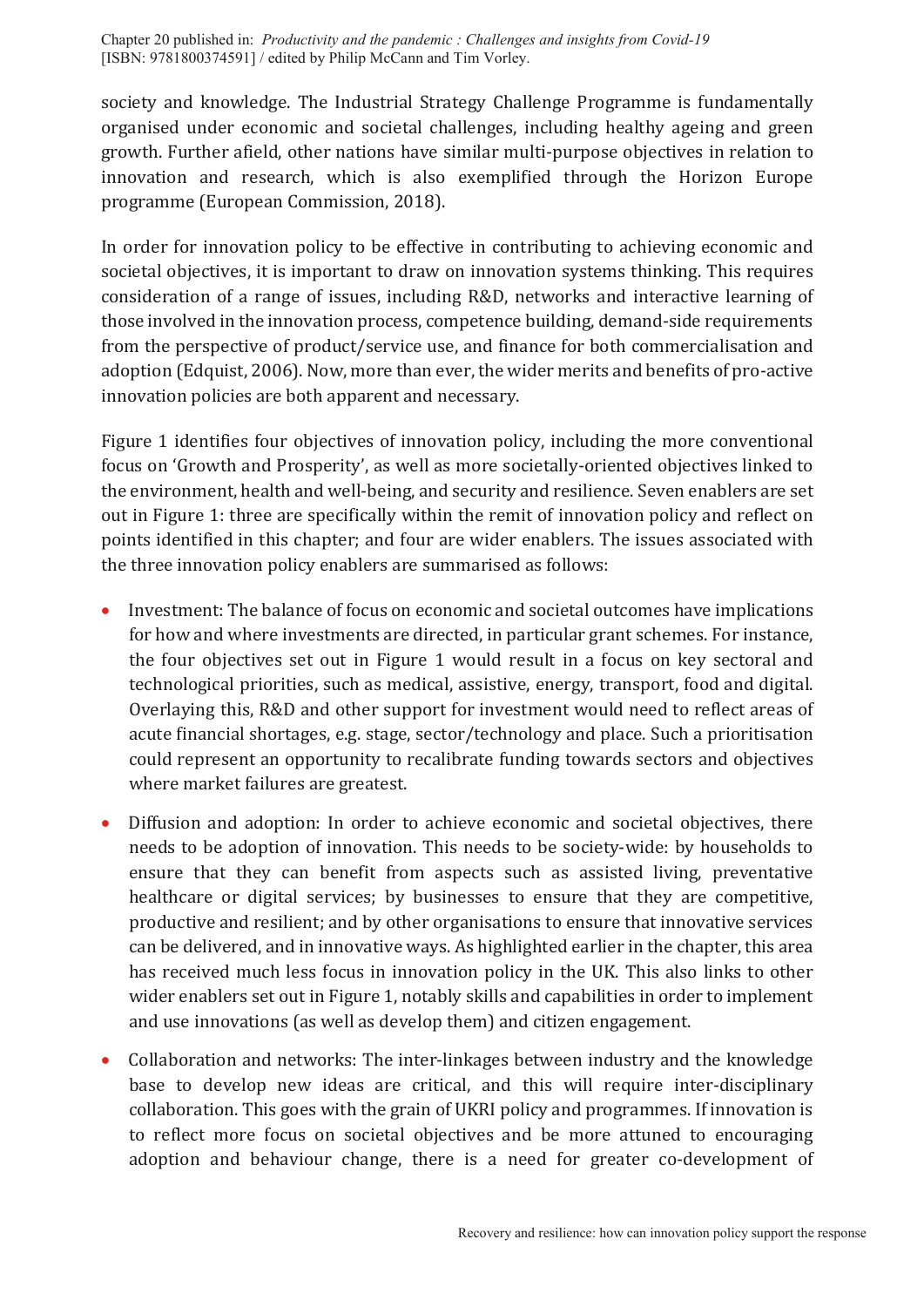innovative products and services with users and communities. This could align with policies aimed at economic recovery, because system-wide policy design could link together innovation investment, co-development, adoption and demand-side incentives (such as incentives for green products and services). Looking more broadly, this will also need to link into retraining and skills (e.g. for new/more 'green' jobs) and infrastructure (e.g. digital, vehicle charging and energy infrastructure).



<span id="page-8-0"></span>**Figure 1: Linking innovation policy to economic and societal objectives**

The framework for thinking about innovation policy outlined above has important implications for the nature of policy outcomes, how they would be measured and how the effectiveness of policy should be evaluated. In recent years, whilst there has been greater emphasis on mixed methods and consideration of assessing behavioural effects at the level of innovation systems (Weresa *et al.*, 2018), the focus in the UK has been on economic growth (and associated indicators such as commercial impacts), particularly when assessing value for money. Economic growth and productivity effects may be an intended effect for certain interventions; for others, there may be greater emphasis on other outcomes such as behavioural change, adoption of new approaches or diffusion of practice to previously unreached groups, and ultimately outcomes such as health and the environment. This poses challenges to evaluation, measurement and demonstrating value for money, because system level effects are often harder to trace through and attribute to interventions and because these other outcomes cannot be monetised as readily. The pandemic has highlighted the opportunity, and need, for innovation policy to change. Therefore, it will be important for policy makers to reconsider the outcomes of innovation policy, and rethink the balance between economic and societal objectives.

*Source: Authors' own*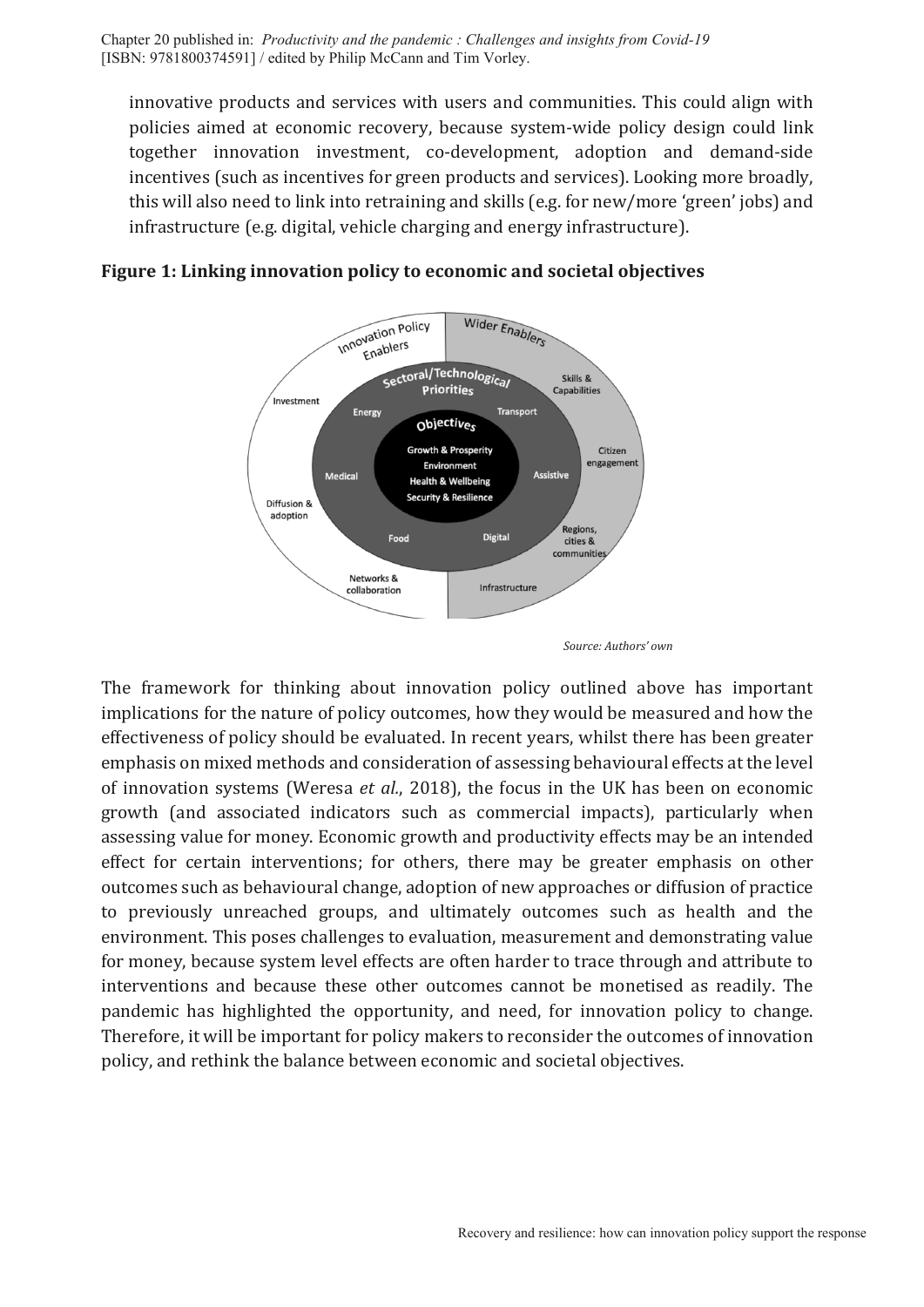### **References**

Bailey, D. and Tomlinson, P. R. (2017) Back to the future? UK industrial policy after the great financial crisis. In P. Arestis and M. Sawyer (eds) Economic Policies since the Financial Crisis, Palgrave MacMillan, Basingstoke, pp. 221–264.

Bailey, D., Glasmeier, A., Tomlinson, P.R., and Tyler, P. (2019) Industrial policy: new technologies and transformative innovation policies?, *Cambridge Journal of Regions, Economy and Society*, 12 (2) Pages 169–177, <https://doi.org/10.1093/cjres/rsz006>

Bianchi, M., Murtinu, S., & Scalera, V. G. (2019). R&D subsidies as dual signals in technological collaborations. *Research Policy*, 48(9), 103821.

CaSE (2020) The Power of Place: Maximising local economic impacts of R&D investment in the UK, Campaign for Science and Engineering, London.

Belderbos, R., Carree, M., Lokshin, B., & Sastre, J. F. (2015). Inter-temporal patterns of R&D collaboration and innovative performance. *The Journal of Technology Transfer*, 40(1), 123- 137.

Clark, D. (2020) *"Number of jobs furloughed under the job retention scheme in the UK 2020"*, [www.statista.com.](http://www.statista.com/) Available at [https://www.statista.com/statistics/1116638/uk](https://www.statista.com/statistics/1116638/uk-number-of-people-on-furlough/)[number-of-people-on-furlough/](https://www.statista.com/statistics/1116638/uk-number-of-people-on-furlough/) [Accessed 4th August 2020]

Cook, J., Hardy, D. and Sprackling, I. (2020). Productivity Policy Review in McCann, P. and Vorley, T. (2020) Productivity Perspectives, Edward Elgar.

Crapnell, R. (2020), *"BCC Coronavirus Business Impact Tracker: First results show heavy toll on UK business communities as majority of firms face cash flow crisis"*, [www.britishchambers.org.uk.](http://www.britishchambers.org.uk/) Available Available at [https://www.britishchambers.org.uk/news/2020/04/bcc-coronavirus-business-impact](https://www.britishchambers.org.uk/news/2020/04/bcc-coronavirus-business-impact-tracker)[tracker](https://www.britishchambers.org.uk/news/2020/04/bcc-coronavirus-business-impact-tracker) [Accessed 9th June 2020]

Edquist, C. (2006). *"Systems of Innovation: Perspectives and Challenges"* in Fagerberg, J. and Mowery, D.C. (2006) The Oxford Handbook of Innovation, Oxford University Press.

European Commission (2018). Proposal for a decision of the European Parliament and of the Council on establishing the specific programme implementing Horizon Europe – the Framework Programme for Research and Innovation. Brussels

HM Government (2017). Industrial Strategy White Paper: building a Britain fit for the future.

HM Government (2020). UK Research and Development Roadmap.

Industrial Strategy Council (2019). UK Skills Mismatch in 2030. Research Paper.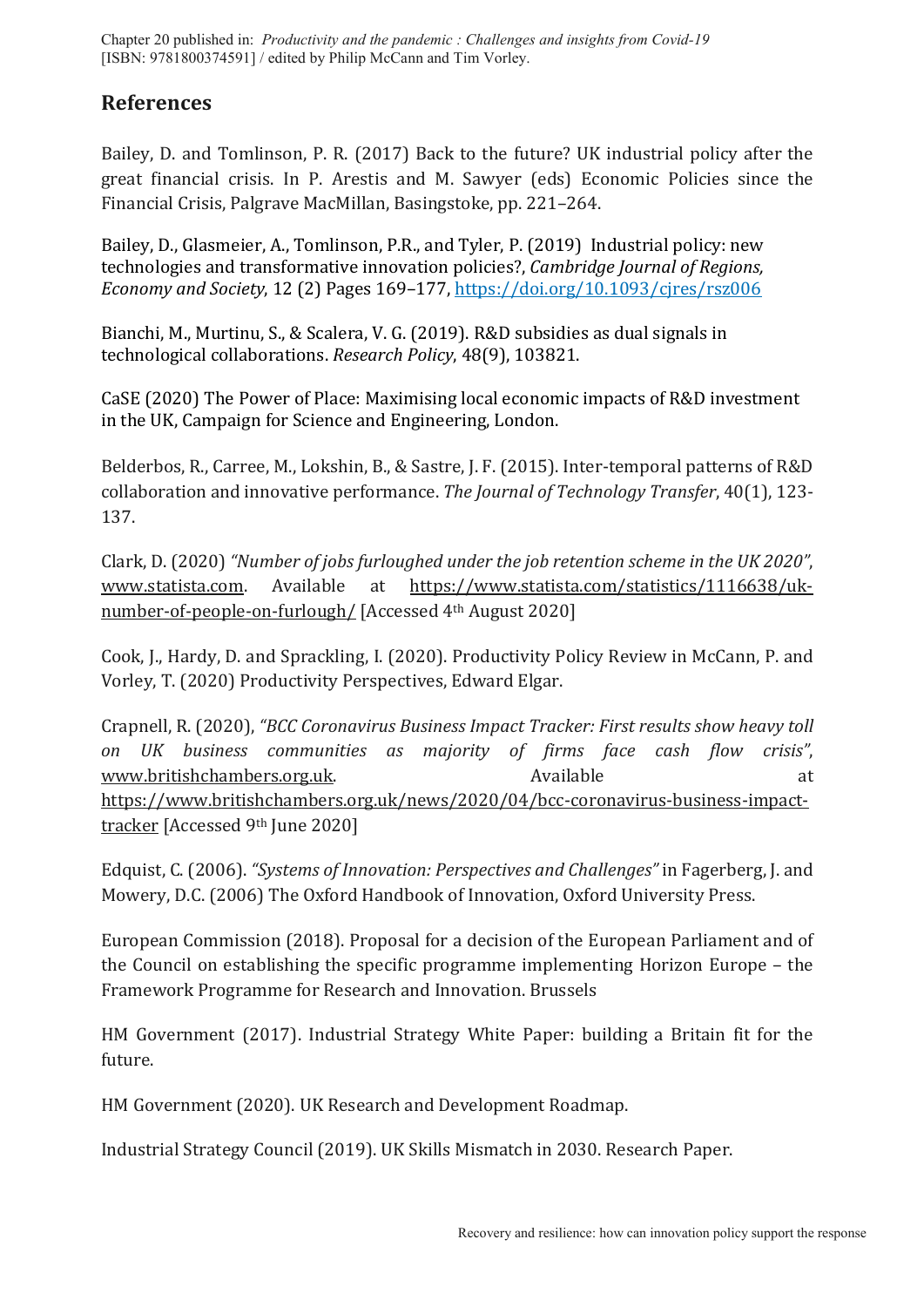Innovate UK (2019). Delivery Plan 2019. UK Research and Innovation.

Isenberg, D. and Schultz, E.B. (2020), *"Opportunities for Entrepreneurs in the Pandemic and Beyond"*, [www.medium.com.](http://www.medium.com/) Available at [https://medium.com/@disen2/opportunities](https://medium.com/@disen2/opportunities-for-entrepreneurs-in-the-pandemic-and-beyond-f92f5fa1997b)[for-entrepreneurs-in-the-pandemic-and-beyond-f92f5fa1997b](https://medium.com/@disen2/opportunities-for-entrepreneurs-in-the-pandemic-and-beyond-f92f5fa1997b) [Accessed 9th June 2020]

Kitson (2019). Innovation policy and place: a critical assessment. *Cambridge Journal of Regions, Economy and Society*, Volume 12, Issue 2, July 2019, Pages 293–315

Lee, N., Sameen, H., & Cowling, M. (2015). Access to finance for innovative SMEs since the financial crisis. *Research Policy*, 44(2), 370-380.

Lucchese, M. and Pianta, M. (2020) *"Coronavirus crisis: major economic and financial consequences"*, [www.opendemocracy.net.](http://www.opendemocracy.net/) Available at [https://www.opendemocracy.net/en/can-europe-make-it/economic-consequences](https://www.opendemocracy.net/en/can-europe-make-it/economic-consequences-coronavirus-major-economic-and-financial-crisis/)[coronavirus-major-economic-and-financial-crisis/](https://www.opendemocracy.net/en/can-europe-make-it/economic-consequences-coronavirus-major-economic-and-financial-crisis/) [Accessed 12th June 2020]

Maier, J. (2017). Made Smarter Review.

McCann, P. and Ortega-Argilés, R. (2015) Smart specialisation, regional growth and applications to European Union cohesion policy, *Regional Studies*, 49: 1291–1302.

McKinsey Global Institute (2018). Solving the United Kingdom's Productivity Puzzle in a Digital Age. Discussion Paper.

Mohnen, P., Palm, F., van der Loeff, S. and Tiwari, A. (2008): "Financial Constraints and Other Obstacles: are they a Threat to Innovation Activity?", De Economist, 156: 201–214.

Muhammad, S., Long, X., and Salman, M. (2020) *"COVID-19 pandemic and environmental pollution: A blessing in disguise?"* in Science of the total environment, Vol 728.

Pollitt, H., Chewpreecha U. and Berg von Linde, M. (2020) Macroeconomic modelling of the 2.4% R&D target, BEIS Research Paper Number 2020/009

Roper, S. (2020), R&D and innovation after Covid-19: What can we expect? A review of trends after the financial crisis. ERC Insight Paper

Rustamova, C. (2020). New Horizons: How Small Firms are Navigating the COVID-19 Crisis. Federation of Small Businesses.

SQW (2020), Assessment of the economic and wider benefits of the UK Innovation and Science Seed Fund. Final report to Midven Ltd on behalf of the UKI2S Partners.

Te Velde, D. W. (2020), *"The economic impact of coronavirus: five lessons and challenges"*, [www.odi.org.](http://www.odi.org/) Available at [https://www.odi.org/blogs/16764-economic-impact](https://www.odi.org/blogs/16764-economic-impact-coronavirus-five-lessons-and-challenges)[coronavirus-five-lessons-and-challenges](https://www.odi.org/blogs/16764-economic-impact-coronavirus-five-lessons-and-challenges) [Accessed 12th June 2020]